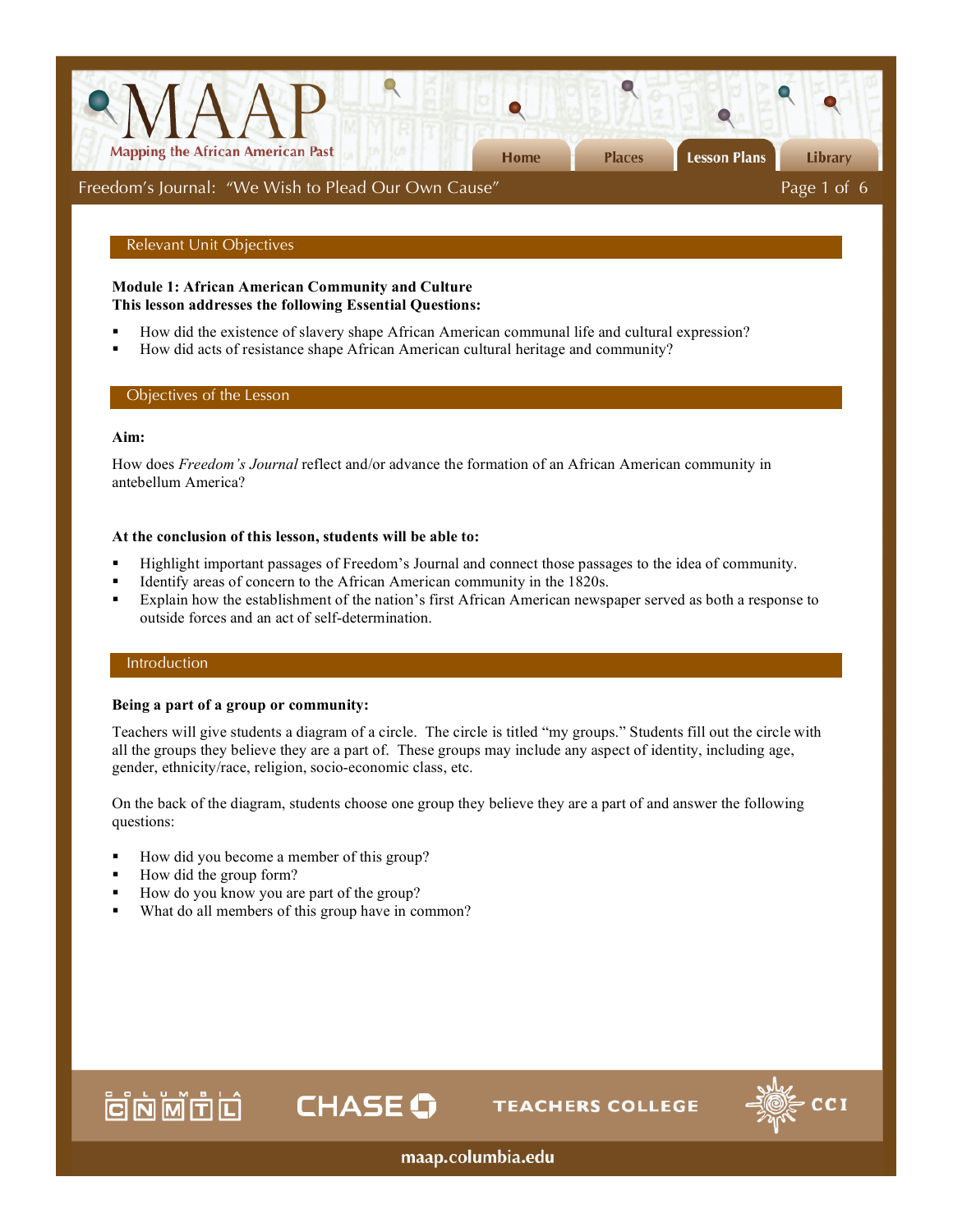# Instructional Procedures

#### **Step One: Groups to Communities**

The teacher will then lead students in a brief discussion about their answers to the initial activity. To facilitate this discussion, teachers might encourage students to get into pairs and share their ideas with one other student before sharing their ideas with the entire class.

Discussion questions should include the following:

- Is your group a community?
- What is the difference between a group and a community?
- In what ways can a group evolve into a community?

### **Step Two: Introducing** *Freedom's Journal*

*The teacher provides background about Freedom's Journal. This may be done as a summary of the main points listed below, as a worksheet, as a PowerPoint presentation, mini-lecture, or other appropriate strategy. Additional background information is also available on handout three.*

Before 1827, African Americans didn't exist in the newspapers, unless they committed a crime. African American weddings, births, deaths, and accomplishments were not to be found in a newspaper anywhere in the United States. But the year 1827 saw big changes. New York finally abolished slavery, and two young African American men, John Brown Russwurm and Samuel E. Cornish, founded *Freedom's Journal*. It was the first African American owned and operated newspaper in the country.

For most of the African American community, reading came only after freedom, since it had been forbidden under slavery. To read African American voices for the first time was powerful. On the front page of the new paper the editors wrote: "We wish to plead our own cause. Too long have others spoken for us." Inside were stories about slavery, lynchings, and social justice. The paper also covered international news of special interest to the community, such as events in Haiti and Sierra Leone. In addition, the paper featured biographies of African American men and women, schools, jobs, and housing opportunities. It also listed weddings, births, and deaths.

For two years *Freedom's Journal* served a community of 300,000 African Americans in the North. It was sent to 11 states and the District of Columbia, as well as to Haiti, Europe, and Canada. It was followed by no less than 24 other African American newspapers in the years before the Civil War.

## **Step Three: Reading a selection from** *Freedom's Journal*

Printable PDF of *Freedom's Journal* introductory letter http://www.nyscss.org/resources/publications/NYandSlavery/Chapter%20D/Documents/1827A.FRE.pdf

*Freedom's Journal* digital archives [Wisconsin Historical Society] http://www.wisconsinhistory.org/libraryarchives/aanp/freedom/volume1.asp http://www.nyscss.org/resources/publications/NYandSlavery/Chapter%20D/Documents/1827A.FRE.pdf

Students will read a letter from editors John Brown Russwurm and Samuel E. Cornish's letter to their readers. This letter appeared in the first issue of *Freedom's Journal* published on March, 16, 1827. Students will respond to the questions listed in Handout 1. Afterwards, they will complete the double-entry journal in Handout 2. The doubleentry journal focuses on passages that demonstrate the building of an African American community. Students may also access the digital archives of the *Freedom's Journal* (see link to Wisconsin Historical Society).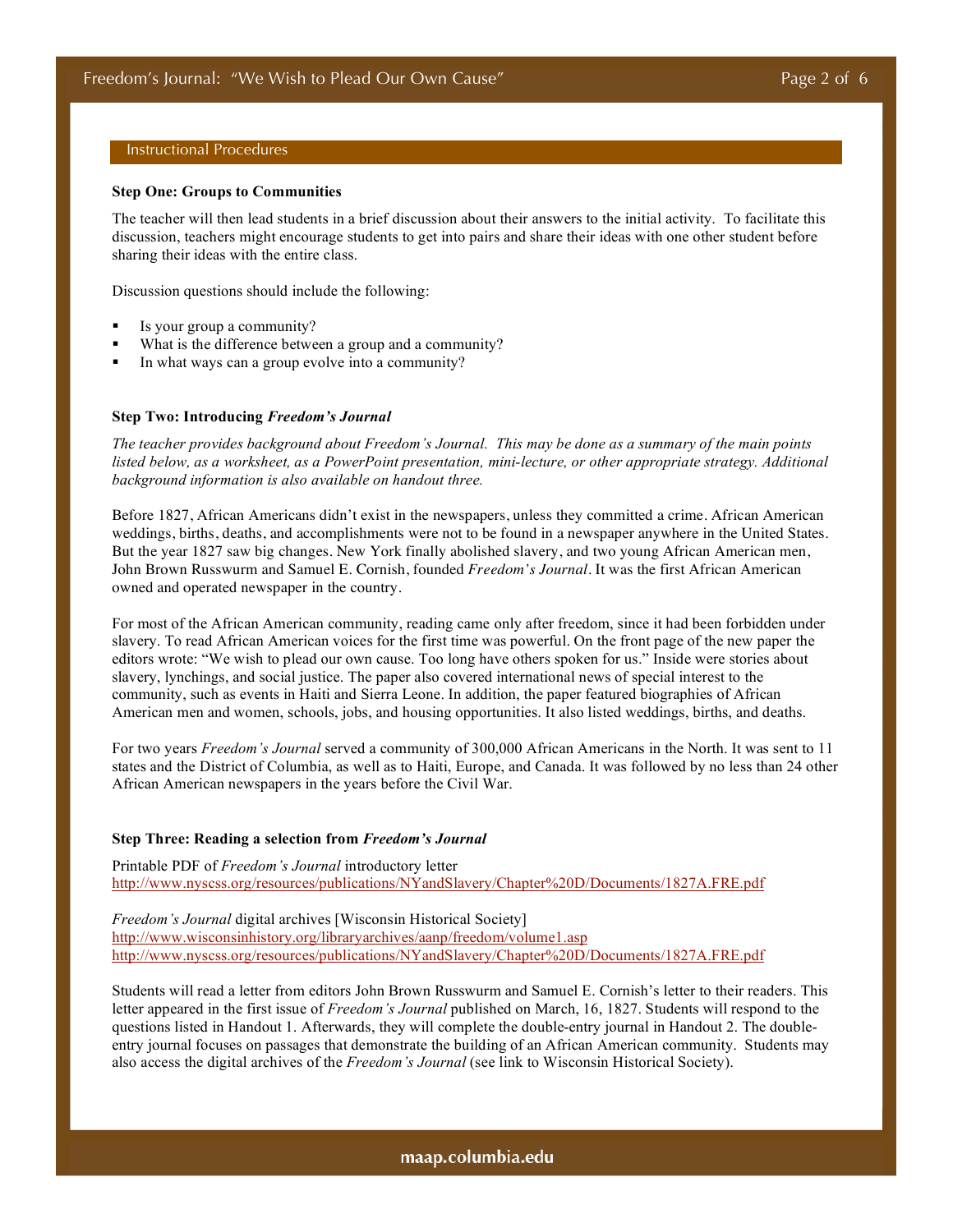### **Step Four: Discussion**

Teachers then lead a class discussion about the passages students chose for their double-entry journals. Additional questions to include:

- What promises do the editors make to their readers regarding *Freedom's Journal* coverage?
- How does *Freedom's Journal* help to define the African American community?

#### **Conclusion**

(Optional) Students will write a letter in the style of *Freedom's Journal* that responds to the following prompt:

Imagine that you are the editor of a newspaper designed for African American teens today. Using the excerpt from *Freedom's Journal* as your model, write an opening letter to your readers. What are the issues that African American teens confront? How are they misunderstood? What do you want others to know about their situation? What topics would interest them?

# **Materials**

Printable PDF of *Freedom's Journal* introductory letter http://www.nyscss.org/resources/publications/NYandSlavery/Chapter%20D/Documents/1827A.FRE.pdf

*Freedom's Journal* digital archives [Wisconsin Historical Society] http://www.wisconsinhistory.org/libraryarchives/aanp/freedom/volume1.asp

Handout 1: *Freedom's Journal* Question Sheet

Handout 2: Double-Entry Journals

Handout 3: Additional Background information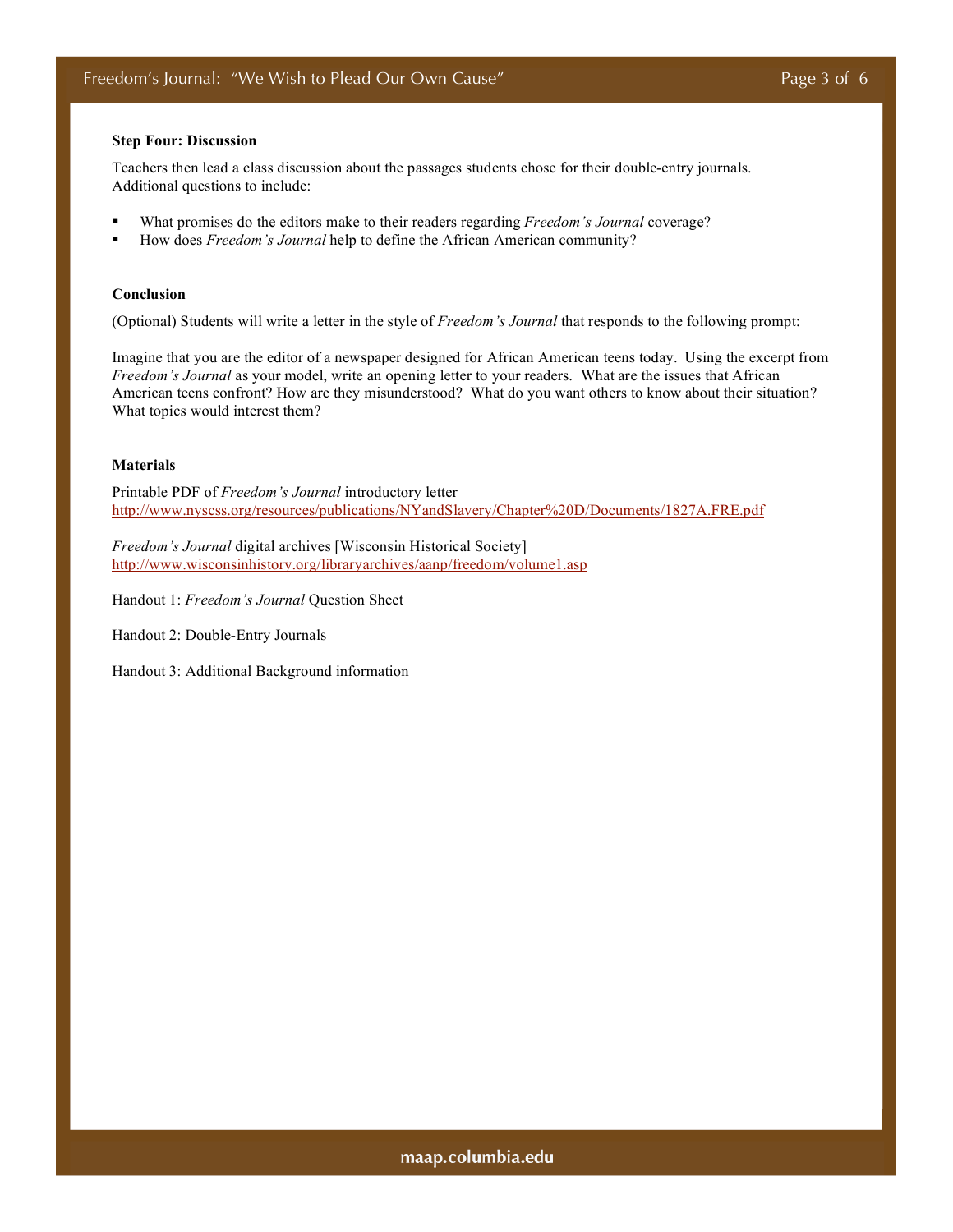Handout One: *Freedom's Journal* Question Sheet

- 1. Why was *Freedom's Journal* unique for its time?
- 2. What do the editors wish to accomplish through the establishment of *Freedom's Journal*?
- 3. What do you think the authors mean when they write, "we form a spoke in the human wheel?
- 4. How will this newspaper support the civil rights of African Americans?
- 5. How does this newspaper help to transform African Americans from a group into a community?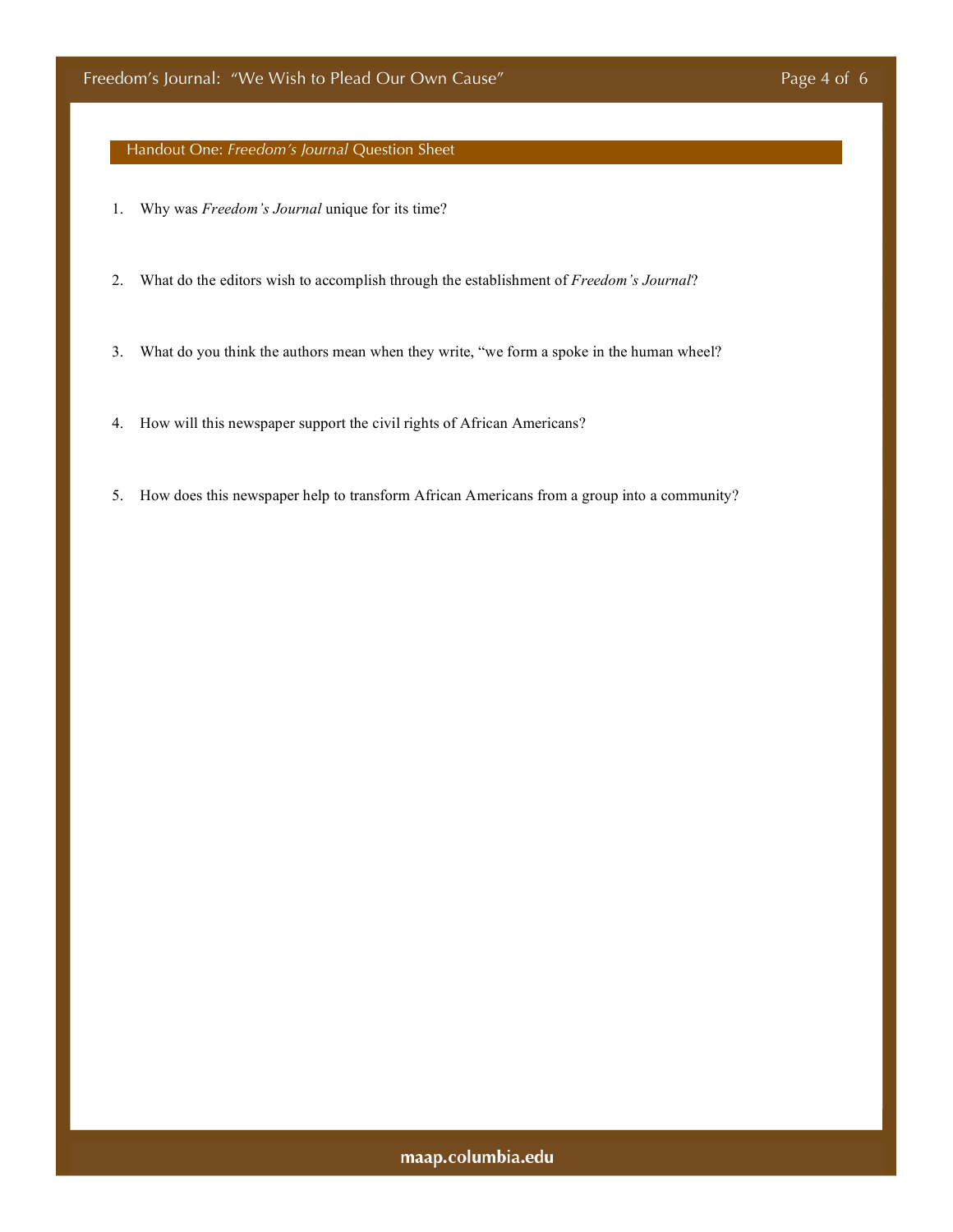# Handout Two: Double Entry Journal for Analyzing *Freedom's Journal*

Use the excerpt from *Freedom's Journal* to complete the following Double Entry Journal.

- In the left hand column write down words, phrases or passages that you think connect to the idea of community.
- In the right hand column, explain how this passage connects to community.

| Passage                                                                     | Explanation                                                                                                      |
|-----------------------------------------------------------------------------|------------------------------------------------------------------------------------------------------------------|
| Example                                                                     | Explanation                                                                                                      |
| "We wish to plead our own cause.<br>Too long have others spoken for<br>us." | The editors are defining the African<br>American community and asserting<br>their right to speak for themselves. |
|                                                                             |                                                                                                                  |
|                                                                             |                                                                                                                  |
|                                                                             |                                                                                                                  |
|                                                                             |                                                                                                                  |
|                                                                             |                                                                                                                  |
|                                                                             |                                                                                                                  |

maap.columbia.edu